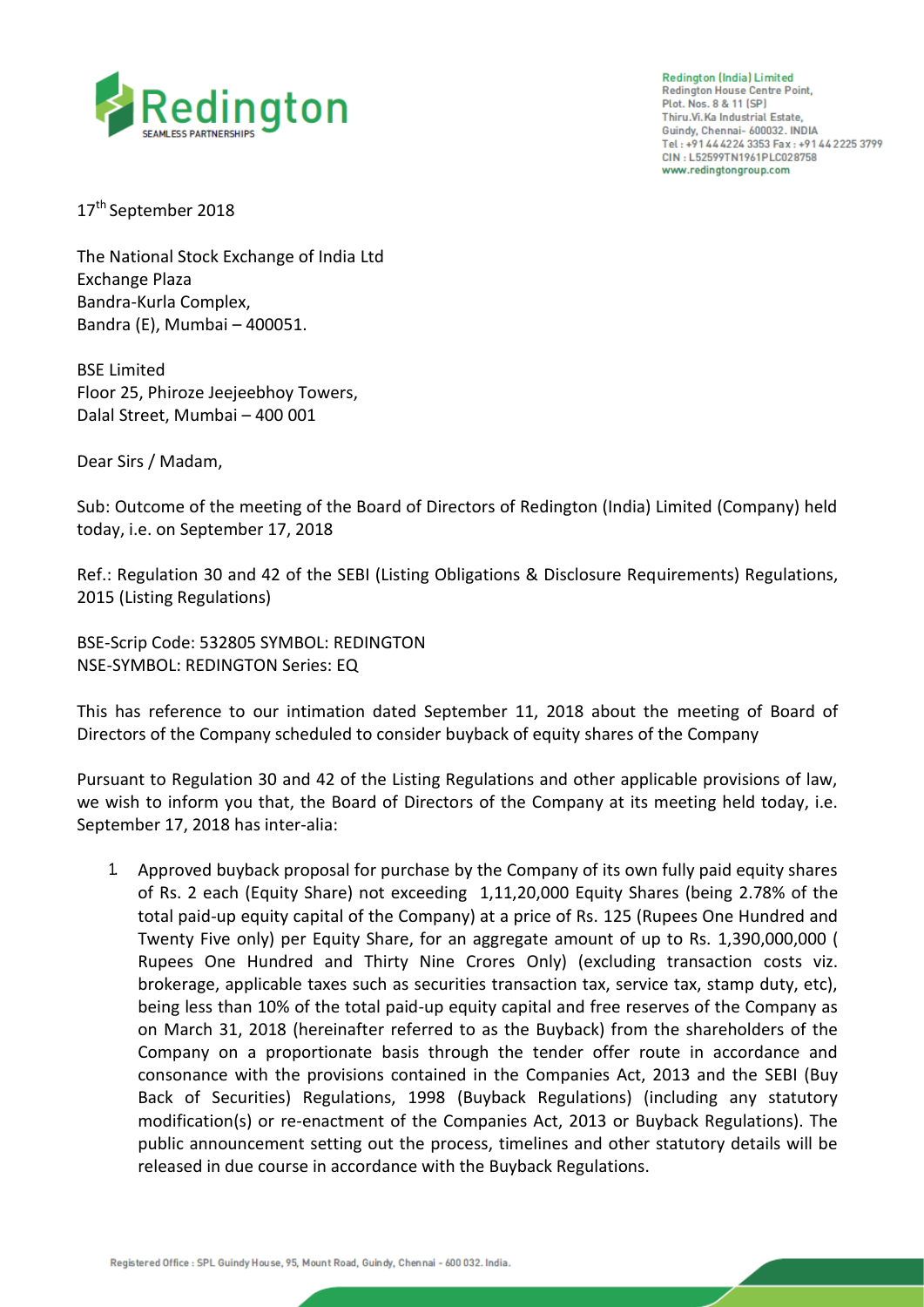

- 2. Formed a Buyback Committee (the "Buyback Committee") and has delegated its powers to the Buyback Committee to do all such acts, deeds, matters and things as it may, in its absolute discretion, deem necessary, expedient, usual or proper in connection with the buyback.
- 3. Approved September 28, 2018, to be the Record Date for determining the entitlement and the names of the Equity Shareholders, to whom the Letter of Offer will be sent and who will be eligible to participate in the buyback.

The pre-buyback shareholding pattern of the Company is attached hereto as Annexure A.

The above information will also be made available on the website of the Company: www.redingtonindia.com

Please note that the Company will provide relevant updates in relation to the Buyback in due course (including the Post-buyback shareholding pattern).

The said Board Meeting commenced at 09:30 A.M. and concluded at 10:45 A.M.

You are requested to take note of the above.

Thanking you,

Very truly yours,

M. Muthukumarasamy Company Secretary